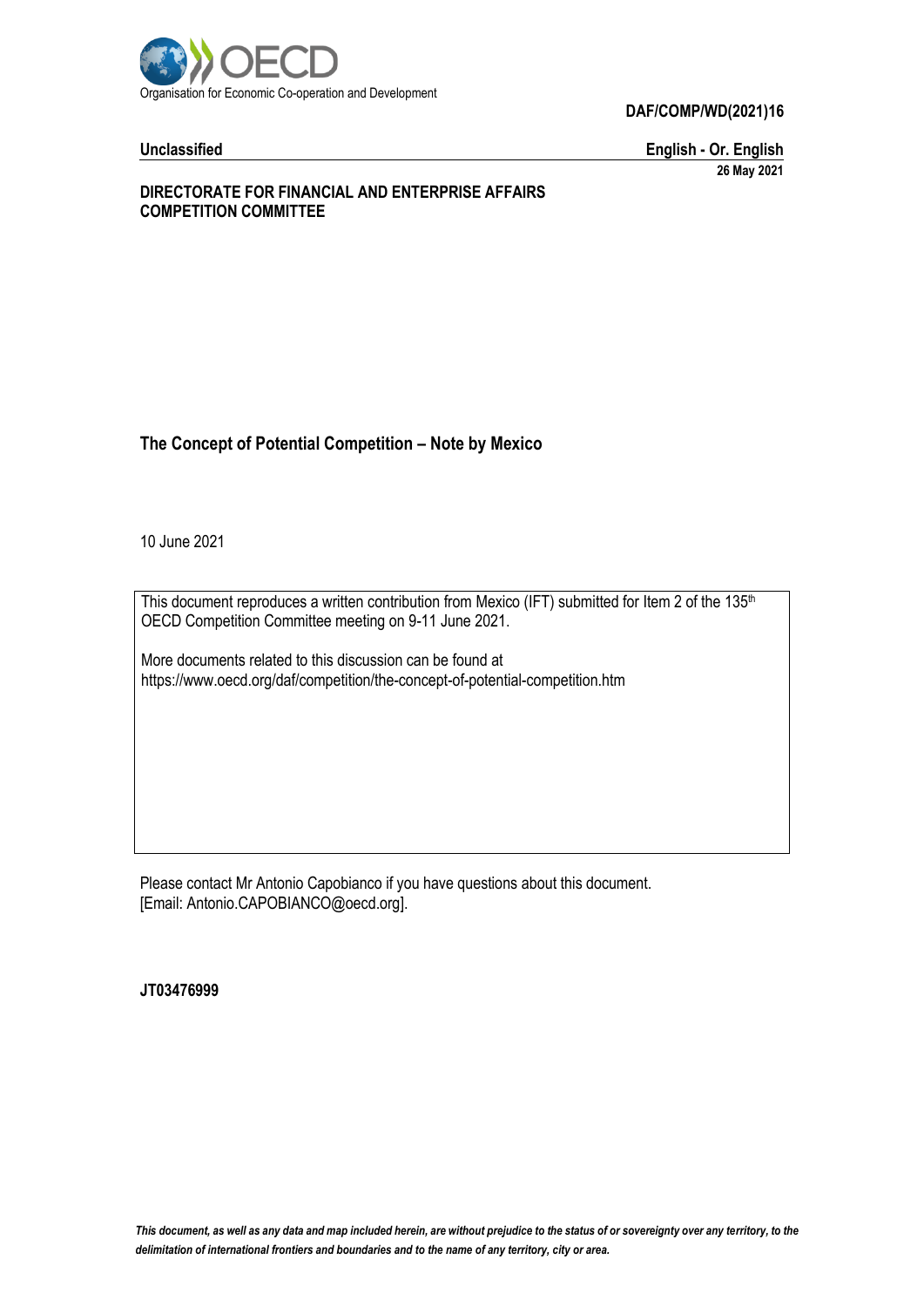# *Mexico (IFT)*

# **1. Introduction**

1. The IFT is an autonomous competition authority and regulator of the telecommunications and broadcasting (T&B) sectors in Mexico.

2. This document presents an overview about how the IFT addresses the analysis of potential competition and barriers to entry, and three relevant case studies that illustrate its application.

### **2. Potential Competition & Barriers to Entry**

3. Broadly defined, barriers to entry are the obstacles and difficulties that potential competitors experience to entering into a market. Therefore, the possible existence of potential competitors is directly related, inversely, to the intensity of the barriers to entry inherent to a market.

4. When barriers to entry are lower, there is a greater likelihood of potential competition. The above mentioned, represents a disciplining or contestability factor for incumbent competitors, limiting the exercise of their possible market power. On the other hand, if barriers to entry are high, incumbent competitors could act without fearing the entry of new entrants competing for their profits, that is, potential entry.

# **3. Potential Competition Analysis**

5. The evaluation of the barriers to entry experienced by potential competitors is essential to analyze mergers, the existence of market power (or the evaluation of competition conditions) and anticompetitive practices.

6. Thus, as the competition authority and regulator in T&B sectors, the IFT considers the protection of potential competition as equally important as the protection of existing or current competition.

7. In this regard, the Federal Law on Economic Competition (LFCE) establishes that competition analysis must consider both, the existence of barriers to entry and the elements that may foreseeably alter those barriers as well as the supply of other (possibly potential) competitors.

8. The LFCE establishes a special investigation procedure to determine the existence of essential facilities or barriers to competition<sup>1</sup> in a certain market that may generate anticompetitive effects. Here, the IFT can issue:

 Recommendations to public authorities when there are legal provisions that prevent or unduly distort free access and/or competition in the market.

<sup>&</sup>lt;sup>1</sup> According to section IV of article 3 of the LFCE, barriers to competition are "Any structural" characteristic of the market, or act of Economic Agents that has the purpose or effect of preventing the access of competitors or limiting their ability to compete in markets; that prevent or distort the process of competition, as well as the legal provisions issued by any government order that unduly impede or distort the process of competition".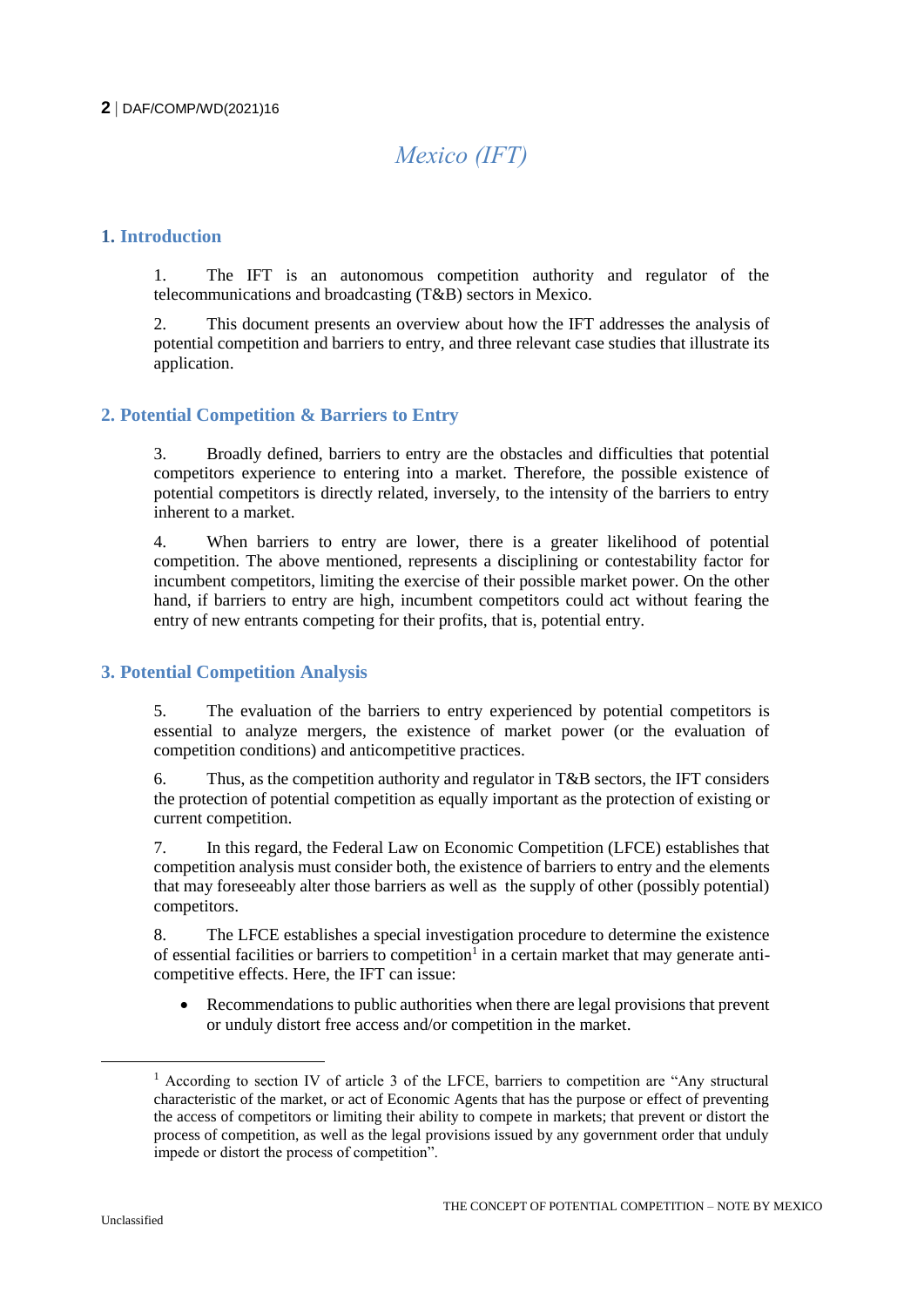- An order to the corresponding economic agent to eliminate a barrier that unduly affects competition;
- Guidelines to regulate access, prices or rates, technical conditions and quality, of essential facilities, or
- An order for the divestiture of assets, rights, equity interests or equity participations of the economic agent.

9. Additionally, the sectoral law applied by the IFT, the Federal Telecommunications and Broadcasting Law (LFTR), includes various provisions on competition policy that favor the existence of potential competition in the T&B sectors. These provisions include, among other issues, the access, use and sharing of passive infrastructure, the promotion of secondary markets, the elimination of barriers to entry for new competitors, the leasing and exchange of spectrum, the prohibition to establish contractual, technical, commercial or barriers of any other nature that prevent other concessionaires from competing in the markets, the establishment of limits to the national and regional concentration of the spectrum and to cross-ownership in communication media, as well as the creation of a shared network in wholesale markets to facilitate access to spectrum and infrastructure to Mobile Virtual Network Operators, among other participants.

10. Regarding IFT's practical criteria for analyzing potential competition, it is important to highlight the following:

- A source of competitive pressure has been considered to exist when the entry of a potential competitor can occur within a period of approximately two years. For example, in the assessment of transactions involving undertakings that require spectrum to provide T&B services, a two-year period has been deemed as a reasonable horizon to consider as competitive pressure for those undertakings that will use the spectrum that will foreseeably be available in the market, and that could be used by others than those already established in some locality, region or national level, depending on the geographical dimension.<sup>2</sup>
- Some indicators that can be considered to assess potential competition are the investment capacity of potential competitors, the time-length they have been providing services (their experience), and their participation in other markets in the T&B sectors.
- Likewise, the following elements can be considered in the analysis: previous entry experience of competitors, including a consideration of the costs of such entry and the effects of their entry to competition; evidence of planned entry by third parties; the existence of entry and expansion barriers; the minimum efficient scale necessary to achieve a reasonably competitive cost level; the period of time over which entry costs might be recovered or whether entry or expansion will be profitable; the potential effect of technological change and innovation; the ability and incentives of customers to sponsor market entry, and the likely reaction of established customers to the entry of new competitors.
- An important challenge in analyzing potential competition in the T&B sectors, mainly in digital platform markets and distribution of audiovisual content over the Internet, is that the structure and characteristics of these markets, such as the presence

<sup>&</sup>lt;sup>2</sup> See, for example, the Resolution by which the IFT's Board decided on the merger under file No. UCE/CNC-001-2020, notified by Radiomóvil Dipsa, S.A. de C.V. and Axtel, S.A.B. de C.V. Available in Spanish at:

<http://www.ift.org.mx/sites/default/files/conocenos/pleno/sesiones/acuerdoliga/vp170620177.pdf>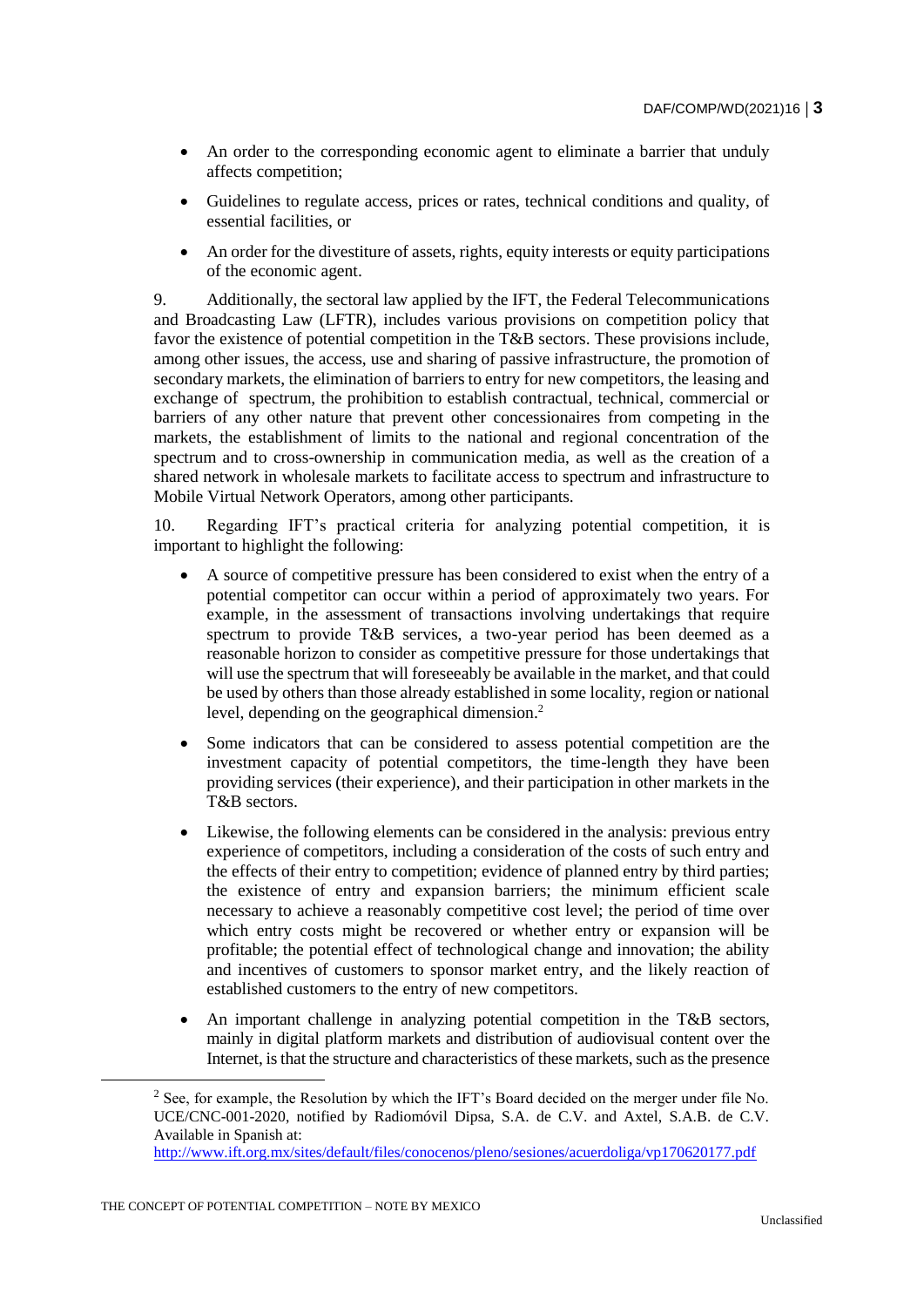of strong network effects, have allowed large platforms to emerge with substantial control over access to digital markets (gatekeepers). This reinforces the existence of barriers to entry and, therefore, affects the contestability of the markets involved. In the analysis, it is possible to consider and evaluate if any of the competitors in platform markets has the capacity to operate as a gatekeeper, for which, in general, it must be analyzed if the platform has a significant impact on the market; if it operates one or more important ways of access to customers; and whether it enjoys or is expected to enjoy an entrenched and lasting position in its operations.3

# **4. Relevant Cases**

11. The following are cases exemplify the IFT's analysis regarding potential competition and how the IFT, as a competition authority, and even as regulator, prevents the exclusion of potential competitors and promotes the entry of new competitors in the markets.

# **4.1. Red Compartida and AT&T's acquisition of Nextel México**

12. In April 2015, the IFT authorized the acquisition of Nextel México by AT&T. Nextel México was the fourth provider of mobile telecommunications services in the country through nationwide networks, with a market share of 2.9% in terms of subscribers. AT&T had just entered the Mexican mobile market through the acquisition in the 4Q2014 of Iusacell, the 3rd mobile telecommunications provider with a nationwide network and a market share of 5.8% in terms of subscribers.

13. In the upstream mobile spectrum market, the transaction meant the accumulation of 42% of the total megahertz (MHz) assigned (an average of 106.8 MHz per region).

14. In the analysis of the transaction, the potential competition that the *Red Compartida* would exert over the combined entity was crucial. The 2013 Constitutional Reform in Telecommunications that created the IFT also contained in its transitory dispositions the creation of a public shared telecommunications network (*Red Compartida*). This mobile network would use 90 MHz in the 700 MHz band. According to the constitutional disposition, the *Red Compartida* would not provide services directly to the consumer but would only act as a wholesaler and be in operation before the end of 2018.

15. The IFT considered various elements, for instance, that the two remaining operators had bigger subscriber bases, the public bids of spectrum the IFT planned to carry out in the short to medium term, and the potential competition the *Red Compartida* would bring to the markets. Once deployed and in operation, the *Red Compartida* would facilitate the entry of new competitors and the expansion of established ones, despite high barriers to entry, exerting important competitive pressure to all participants. It should be noted that considering the creation of the *Red Compartida*, AT&T's spectrum ownership postoperation was located at approximately 31.8% of the total allocated, while, after the Bid No. IFT-3<sup>4</sup>, its assigned spectrum ownership was approximately of 29.8%.

 $\overline{a}$ 

<sup>&</sup>lt;sup>3</sup> Proposal for Regulation of the European Parliament and of the Council on contestable and fair markets in the digital sector (Digital Markets Act). Available at : [https://ec.europa.eu/info/sites/info/files/proposal-regulation-single-market-digital-services-digital](https://ec.europa.eu/info/sites/info/files/proposal-regulation-single-market-digital-services-digital-services-act_en.pdf)[services-act\\_en.pdf](https://ec.europa.eu/info/sites/info/files/proposal-regulation-single-market-digital-services-digital-services-act_en.pdf)

<sup>&</sup>lt;sup>4</sup> The relevant information of this bidding process is available in Spanish at: <http://www.ift.org.mx/industria/espectro-radioelectrico/espectro/2015/licitacion-ift-3-banda-aws>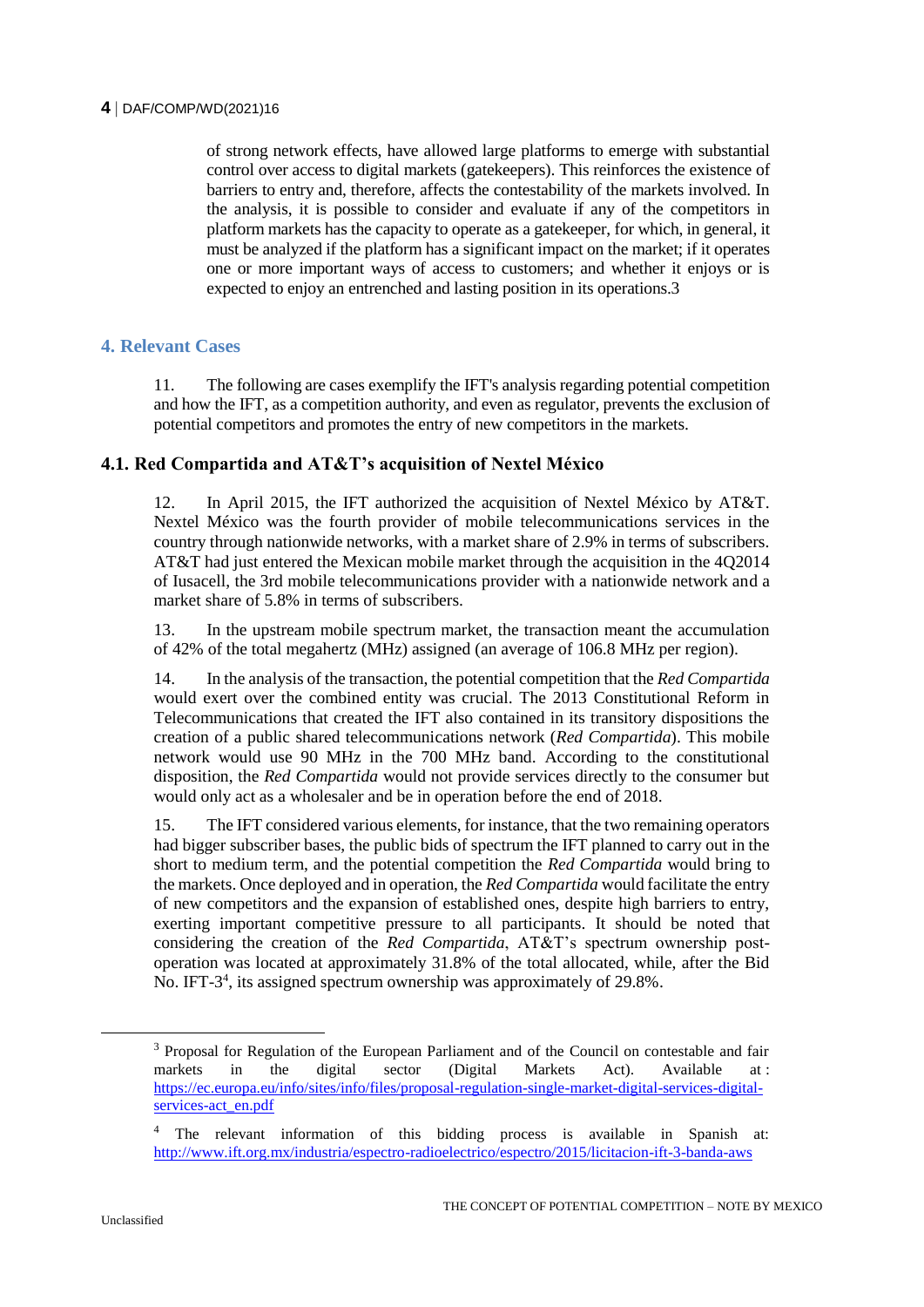16. In this case, the likelihood, timing and nature of the entry of the *Red Compartida* was given by legal disposition and the IFT relied in this kind of evidence to reach the conclusion of the analysis.

# **4.2. Bidding Procedures and potential competition**

17. In the radio spectrum bidding procedures, in order to prevent hoarding events and the creation of barriers to entry that make it difficult for potential competitors to enter, the IFT has implemented various measures to protect and promote competition. For example, the participants in the bids must be subject to certain limits of spectrum accumulation, applied according to the evaluation of the interested parties under their economic interest group dimension. Likewise, some bidding procedures have also had incentives for the entry of new competitors in the form of prizes in the evaluation of their offers. The table below illustrates this.

| <b>Bid</b><br>No. | Services                                                                | Incentives in the form of prizes                                                                                                                                                                      | <b>Accumulation Limits</b>                                                                                                                     |
|-------------------|-------------------------------------------------------------------------|-------------------------------------------------------------------------------------------------------------------------------------------------------------------------------------------------------|------------------------------------------------------------------------------------------------------------------------------------------------|
| IFT-<br>4         | Radio broadcasting<br>services in the FM and AM<br>bands                | (i) Incentive for operating in hybrid<br>format $(-3\%$ for operating with analog<br>and digital signal, only in FM<br>contests), and<br>(ii) Incentive to new competitors<br>(~15% in radio and TV). | Up to 30% of frequencies to provide<br>broadcasting services in the main location<br>to be served, including the frequencies in<br>the tender. |
| IFT-<br>6         | Digital broadcasted<br>television                                       | Incentive to new competitors (~15%)<br>new competitor in TV and radio, and<br>$~10\%$ new competitor in TV)                                                                                           | 12 MHz accumulation limit (locally).                                                                                                           |
| IFT-<br>7         | Mobile wireless access<br>service                                       | Incentive to new competitors (in the<br>PCS, AWS and 2.5 GHz bands)<br>$(-30\%)$                                                                                                                      | Spectrum accumulation limit from 32.5% to<br>$35\%$ .                                                                                          |
| IFT-<br>9         | Complementary terrestrial<br>service of the mobile<br>satellite service | ٠                                                                                                                                                                                                     | Spectrum accumulation limit of a 10+10<br>MHz paired spectrum block                                                                            |

# **Table 1. Bidding Procedures Carried out by the IFT**

Source: IFT, with information from the Bidding Rules, available in Spanish at: [http://www.ift.org.mx/industria/espectro-radioelectrico/telecomunicaciones/2021.](http://www.ift.org.mx/industria/espectro-radioelectrico/telecomunicaciones/2021)

# **4.3. Granting of radio broadcasting concessions for social use**

18. Responding to requests for radio broadcasting concessions for non-commercial uses (social or public), the IFT has adopted various measures (including various applications being denied<sup>5</sup>) to protect potential competition in radio broadcasting for

 $<sup>5</sup>$  See for example, in Spanish:</sup>

The "Resolution by which the IFT's Board determines the applicants that are subject to the granting of a concession of frequency bands to provide the service of audio broadcasting in modulated frequency in the locality of Zacatecas, Zacatecas, corresponding to the five requests of permission submitted under the Federal Radio and Television Law". Available in Spanish at: [http://www.ift.org.mx/sites/default/files/conocenos/pleno/sesiones/acuerdoliga/pift191217940acc\\_](http://www.ift.org.mx/sites/default/files/conocenos/pleno/sesiones/acuerdoliga/pift191217940acc_0.pdf) [0.pdf](http://www.ift.org.mx/sites/default/files/conocenos/pleno/sesiones/acuerdoliga/pift191217940acc_0.pdf) In this resolution, the IFT's Board concluded that with the granting of the concession for social use requested by one of the analyzed interested parties, the possibility of entry of potential competitors in the commercial service in the town of Zacatecas, in the state of Zacatecas, would be reduced. In that market, the applicant already had 55% percent of the frequencies with coverage; consequently, its request was denied.